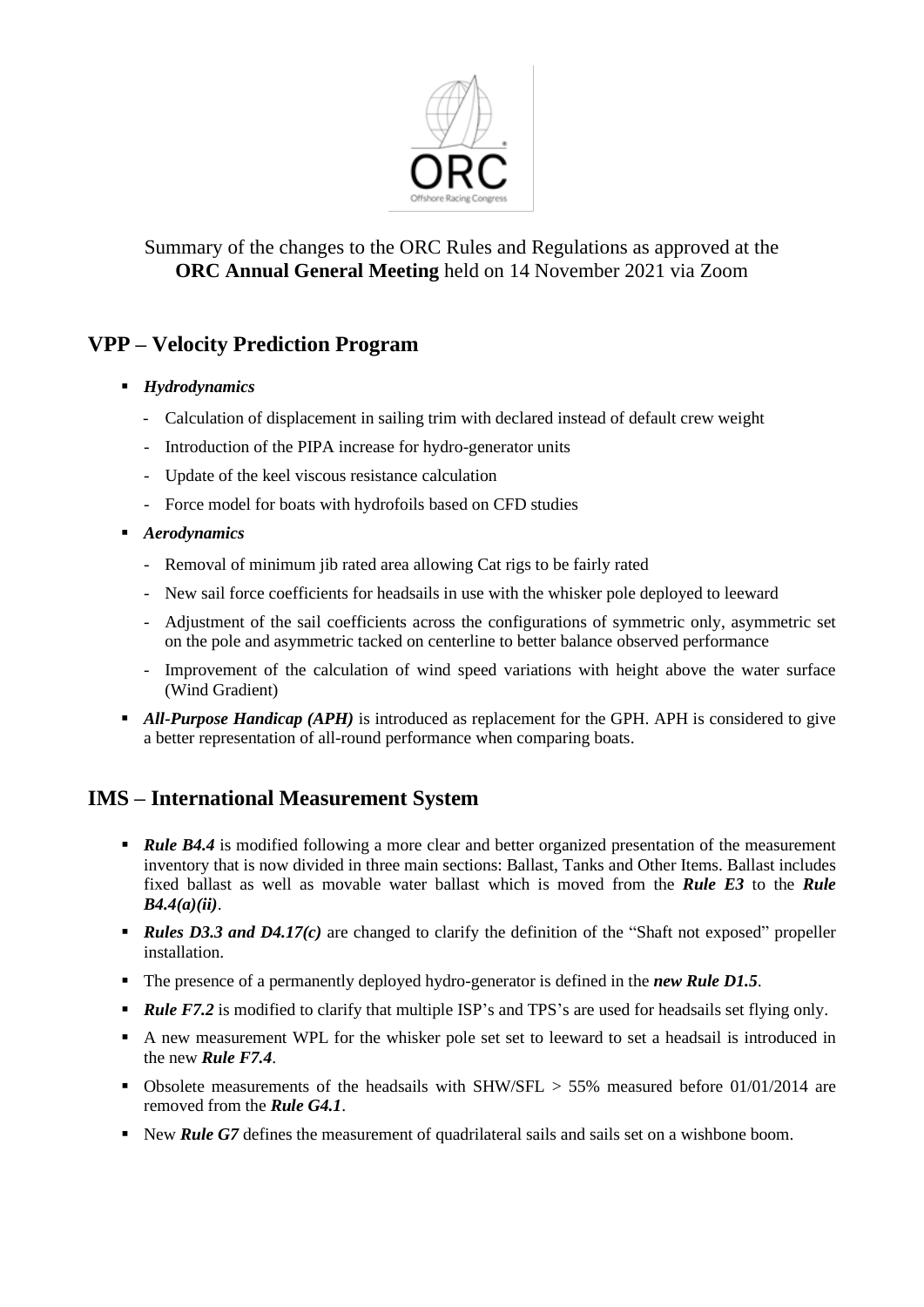- **Rule G8** is modified to clarify that a sail measurement stamp shall be placed at the head of the sail, except for the sails where the head may not easily be inspected (like furling sails) in which case the stamp shall be placed at the clew.
- Measurement illustrations are updated throughout rule book.

#### **ORC Rating Systems**

- *Rule 101.2(f)* is modified to allow aluminium honeycomb cores in the hull shell and deck shell structures on the boats with hydrofoils and LOA > 18.0 m.
- *Rule 107.6* is deleted as obsolete.
- Second part of the *Rule 111.1* is deleted as obsolete.
- *Rule 111.4* is updated with the additional use of appropriate aerodynamic lift coefficients when the headsail is used with a whisker pole set to leeward.
- Measured and rated areas of quadrilateral sails and sails set on a wishbone boom are defined in the new *Rule 116*.
- *Rule 204(a)* is modified by adding hydrofoils on the list of items for which non-manual power may be used.
- CDL limits in the *Rule 206.1* are updated following VPP updates for 2022.
- The second sentence of *Rule 301.1(a)* clarifying identification of the flotation reference points in the 3D hull file provided by a designer is deleted.
- *Rule 301.4(a)* is changed clarifying that a boat may have a Non-Spinnaker certificate while also in Double Handed configuration.
- **EXECUTE:** New *Rule 303.7* defines that once ORC Certificates are issued, they are valid and available on the ORC website in digital format and the requirement for the owner's signature on the printed certificate is removed from the Rule *304.1*. Instead, an owner will receive a digital certificate with a message to confirm his acceptance of the responsibility under RRS and ORC rules.
- **•** In *Rule 304.1(c)(ii)* quadrilateral sails and sails set on a wishbone boom are added to the list of sails whose area shall be smaller or equal to the respective one printed on the certificate.
- $\blacksquare$  A new step in checking compliance with the certificate is added in *Rule 305.2(c)*. If the difference in APH is more than 0.25% but less than 0.40%, a boat shall receive a scoring penalty that shall be 50% of a Did not Finish score, rounded to the nearest whole number (0.5 rounded upward) in any race in which her rating was incorrect. A new certificate shall be issued based on the new measurement data and all races of the series shall be rescored using the new certificate data. The measurement protest will be considered accepted and the protestee will have to cover any cost involved. If the difference is 0.40% or more, a boat shall be disqualified (DSQ) in any race in which her rating was incorrect.
- All-Purpose Handicap (APH) is defined in *Rule 401.4* and any reference to the GPH in other rules is replaced by APH.
- Throughout **Rule 402** "Performance Curve Scoring" is replaced with "Polar Curve Scoring" and "Implied Wind" is replaced with "Scoring Wind."
- ORC International and ORC Club certificates are updated following the changes explained above.